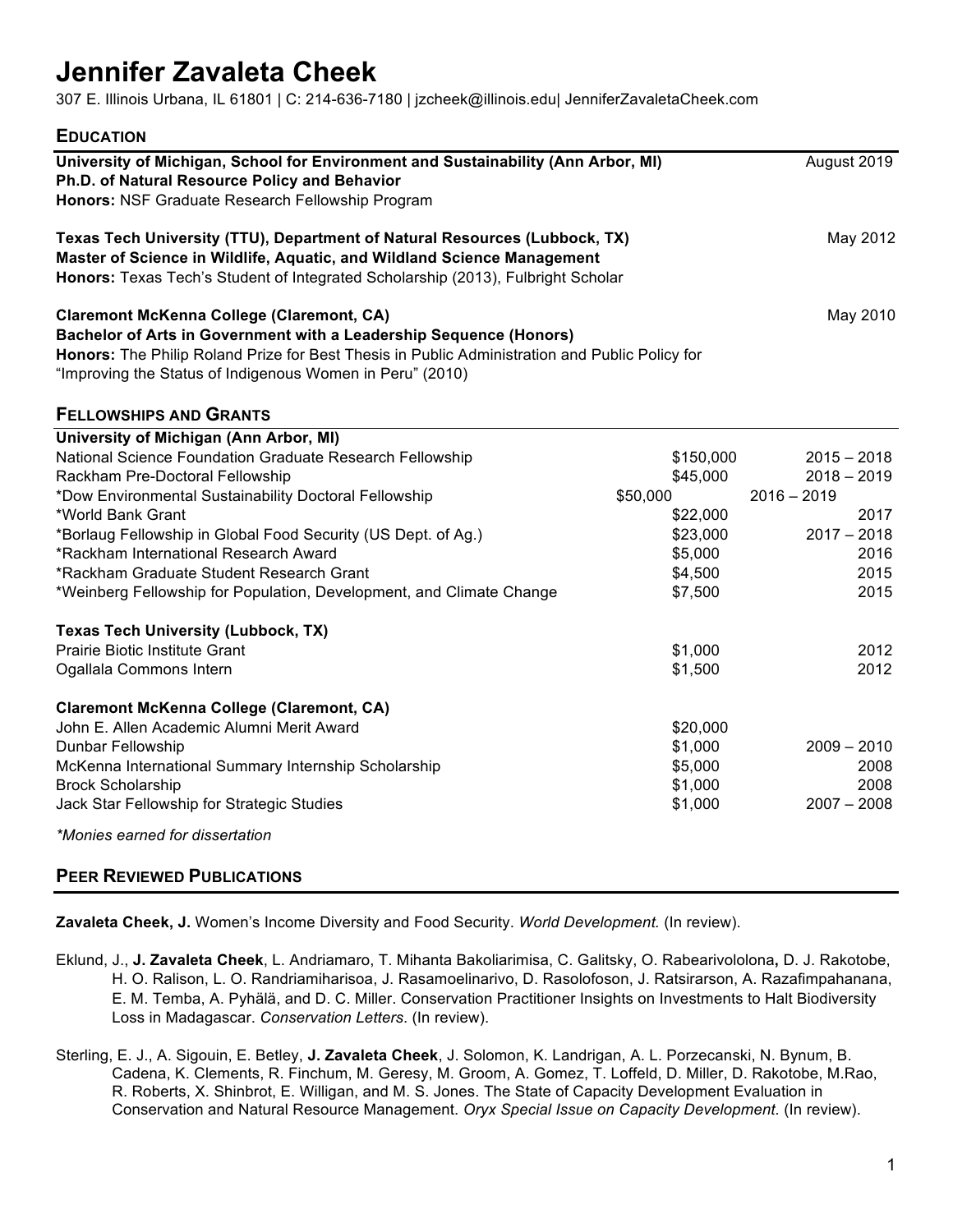- Bell, A., **J. Zavaleta**, F. Mataya, and Patrick Ward. 2018. Do as they did: peer effects explain adoption of conservation agriculture in Malawi. *Water 10*, 51; doi: 10.3390/w10010051
- Watkins, C., **J.C. Zavaleta**, S. Wilson, and S. Francisco. 2017. Developing a community of practice for interdisciplinary and cross-sectoral natural resources management. *Conservation Biology* Volume 32, No. 1, 60–71. doi:10.1111/cobi.12982
- **Zavaleta, J. C**., D. A. Haukos, B. Grisham, C. Boal, and C. Dixon. 2016. Restoring shinnery oak prairies with herbicide and grazing in New Mexico. *Southwestern Naturalist* 61(3): 225-232.
- Andersson, K., D. Lawrence, **J. C. Zavaleta,** and Manuel R. Guariguata. 2015. Governing Resources: The socioeconomic impact of forestry expansion in Chile. *Environmental Management* 57(1): 123-136.
- Donoso, P. and **J. C. Zavaleta**. 2014. Propuesta preliminar de incorporación de nuevos sitios de investigaciones socioecológicos de largo plazo en la Red LTSER de Chile. *Bosque* 35 (3): 459-466.
- Donoso, P. J, Frene, C., M. Flores, C. E. Oyarzún, M. C. Moorman, and **J. C. Zavaleta**. 2014. Balancing water supply and old-growth forest conservation in the lowlands of south central Chile through an adaptive co-management approach. *Landscape Ecology* 29: 245-260.
- Cheek, C.A., S. Hilavity, K. Mogue, B. Perkins, M. Pyron, C. Ryan, **J. Zavaleta** (alphabetical), G. Perry, and C. Boal. 2013. Vertical Structure Use by Juvenile Stout Iguanas (*Cyclura pinguis*) on Guana Island, B.V.I. *IRCF Reptiles and Amphibians* 20 (3): 112-118.

#### **BOOK CHAPTERS**

- \*Grisham, B**.**, **J. Zavaleta**, A. Behney, P. Borsdorf, D. Lucia, D. Haukos, and C. Boal. 2016. Population Conservation and Management of Lesser Prairie Chickens in Sand Shinnery Oak-Grasslands. *In* Ecology and Conservation of Lesser Prairie-Chickens. No. 48, CRC Press, Boca Raton, FL. 371 pp.
- \*Haukos, D. and **J. Zavaleta**. Habitat. 2016. *In* Ecology and Conservation of Lesser Prairie-Chickens. D. Haukos and C. Boal (eds). No. 48, CRC Press, Boca Raton, FL. 371 pp.

*\*Awarded Scientific Publication of the Year (2016) from Texas Chapter of The Wildlife Society* 

#### **TECHNICAL REPORTS**

- Miller, D. C., **J. Zavaleta Cheek** (Lead Author), P. Newton, C. Wildburger, T. Sunderland, and P. A. Jagger. Chapter 1. Introduction: Forests, Trees, and Poverty. (forthcoming). Global Forest Expert Panel Assessment Report on Forests and Poverty. Submitted to International Union of Forest Research Organizations (IUFRO), United Nations.
- Jagger, P. A. **J. Zavaleta Cheek** (Coordinating Lead Author), D. C. Miller, P. Shyamsundar, O. Razafindratsima, T. Sunderland, C. Ryan. (forthcoming). Chapter 2. Key Concepts for Understanding Forest-Poverty Dynamics. (forthcoming). Global Forest Expert Panel Assessment Report on Forests and Poverty. Submitted to International Union of Forest Research Organizations (IUFRO), United Nations.
- Gabay, M., J. A. Oldekop, D. Humphrets, J. Kamoto, D. Mutta, N. Rai. C.Song, J. Timko, L. V. Rasmussen, **J. Zavaleta Cheek** (Lead Author), and D. Stoian. (forthcoming). Chapter 4. Socioeconomic and biophysical conditions influencing forest-poverty dynamics. Global Forest Expert Panel Assessment Report on Forests and Poverty. Submitted to International Union of Forest Research Organizations (IUFRO), United Nations.
- Shyamsundar, P., **J. Zavaleta Cheek**, D. C. Miller, L. V. Rasmussan, J. Oldekop, L. Sauls, P.P Krishnapriya, J.T. Erbaugh and K. Sullivan-Wiley. (forthcoming). Chapter 6. Alleviating Poverty and Sustaining Forests: Anticipating Global Forces of Change. Global Forest Expert Panel Assessment Report on Forests and Poverty. Submitted to International Union of Forest Research Organizations (IUFRO), United Nations.
- **Zavaleta, J.**, and D. Haukos. 2013. Annotated bibliography of the lesser prairie-chicken: including identification of information needs and knowledge gaps. Final Report to the Western Governors Association and Lesser Prairie-Chicken Interstate Working Group. 549 pp.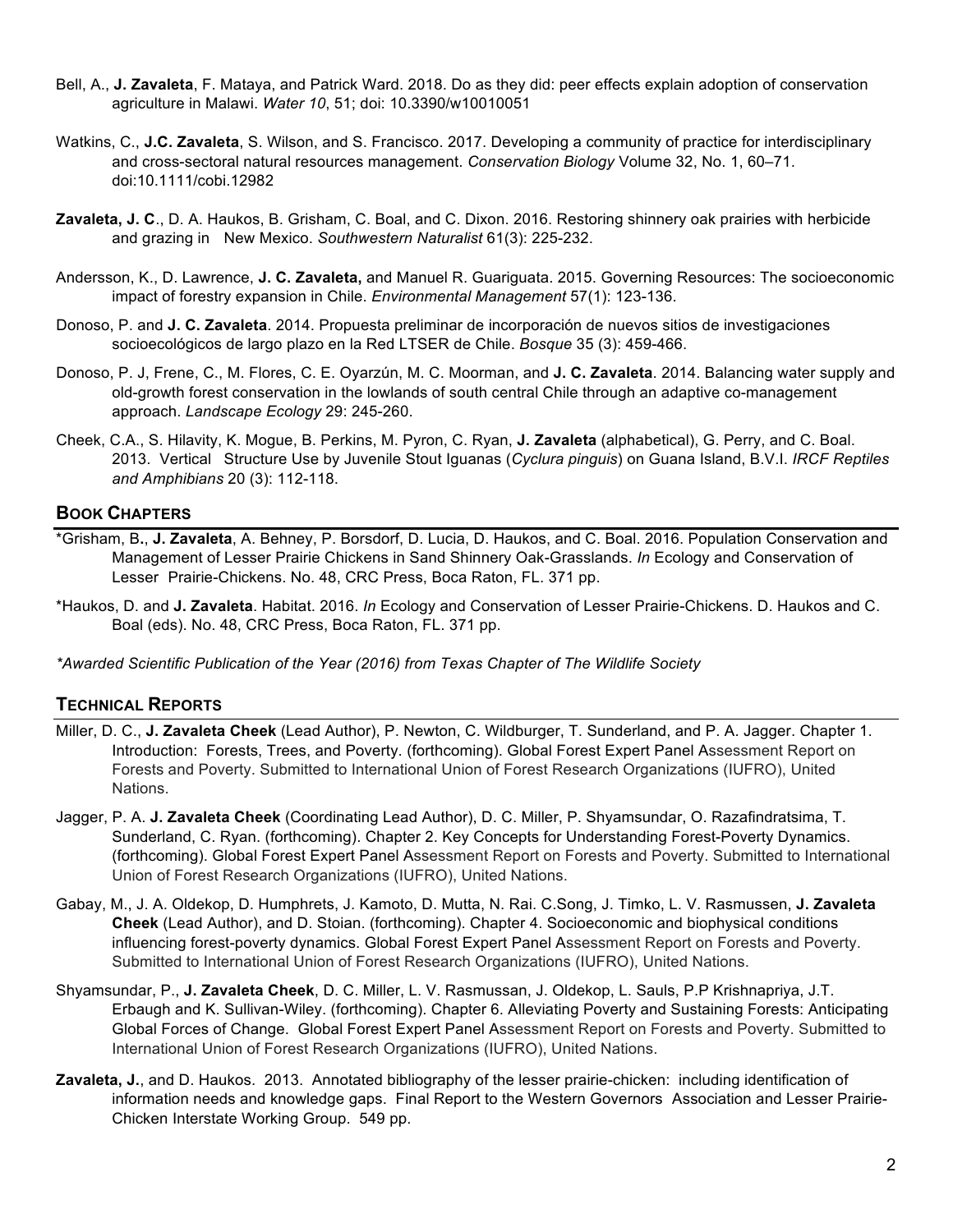- Boal, C., B. Grisham, D. Haukos, **J. Zavaleta**, and C. Dixon. 2013. Understanding the Ecology, Habitat Use, Phenology, and Thermal Tolerances of Nesting Lesser Prairie-Chickens to Predict Population Level Influences of Climate Change. USGS Technical Publication.
- **Zavaleta, J. C.** and P. A. Maloney. 2012. Five damaging assumptions made by government agents and landowners about grazing in sand shinnery oak communities. Rangeland Ecology and Management. Submitted to Prairie Biotic Institute.

#### **PUBLICATIONS IN PREPARATION**

**Zavaleta Cheek, J.** (Co-Editor and Author) Forests and Poverty Special Issue in *Forest, Policy, and Economics*.

- **Zavaleta Cheek, J.** and P. Corbett. Moving Beyond Economic Empowerment: a Supplemental Pathway to Improve Self-Help Groups and Enhance Women's Empowerment in Rural India. Target Journal: *Peasant Studies*.
- **Zavaleta Cheek, J.** Between a Shock and a Hard Place: What Assets and Livelihood Strategies Help People Rebound from Shocks Faster. Target Journal: *Nature and Sustainability*.
- **Zavaleta Cheek, J.**, L. V. Rassmusen, N. Lambrecht, A. Jones, and A. Chhatre. Forest Distribution and Access Influence Dietary Diversity in India. Target Journal: *Nature Food*.
- **Zavaleta Cheek, J.,** J. Eklund, D.C. Miller. J. Brooks, N. Merten, and K. Han. Theory of Change for Capacity Development to Enhance Long-Term Biodiversity Conservation in Madagascar. Target Journal: *Conservation Biology.*
- **Zavaleta Cheek, J.** Women and Food Security: Quantifying Pathways, Tradeoffs, and Feedbacks. Target Journal: *Food Policy.*

#### **RESEARCH EXPERIENCE**

#### **University of Illinois, Postdoctoral Researcher (Champaign-Urbana, IL)** August 2019 – Present

• Serve on Expert Panel on Forest and Poverty and serve as coordinating lead and contributing author on four chapters in report and co-editor of special issue for *Forest, Policy, and Economics.*

- Develop a theory of change to assess the long-term impact of 2,200 biodiversity conservation projects from the MacArthur Foundation, using natural language processing, card sorting activities, and process tracing
- Collaborate with international team and coordinate workshops in Peru, Bhutan, and Madagascar
- **Impact:** Develop a framework and principles to guide future investments in conservation for long-term impact

#### **University of Michigan, Ph.D. Candidate and Student (Ann Arbor, MI & Hyderabad, India)** August 2014 – 2019

- Directed a team of 42 people, working in 8 languages, to collect 1,200 household surveys each month for a year across 80 villages in central India to create a 15,000 survey dataset
- Led 120 interviews in approximately 30 villages sometimes across three languages
- Coordinated and led 8 training workshops and administered all financial reimbursements
- **Impact:** Co-produced original, year-long dataset with four NGOs in Revitalizing Rainfed Agriculture Network

#### **International Food Policy Research Institute, Consultant (Lilongwe, Malawi)** January – August 2016

- Designed lesson plans and led a five-day training for 10 participants on interview techniques and ethnographic decision-tree modeling for NASFAM, an agricultural extension NGO in Lilongwe, Malawi
- Managed data collection and analyze over 120 interviews in southern Malawi
- **Impact:** Workshop facilitator with 50 stakeholders from government and NGOs to discuss applications of conservation agriculture research

#### **Fulbright Program, Universidad Austral de Chile (Valdivia, Chile)** March – November 2013

- Developed a management plan for Valdivian watershed; evaluated Chile's Long-Term Socio-Ecological Research Network; and analyzed tree plantations' impact on poverty
- Conducted over 30 interviews in Spanish of campesinos, university employees and NGO volunteers, and provided mentorship on thesis committee
- **Impact:** Co-produced management plan and presented research findings at three conferences in Spanish

#### **Kansas State University, Research Consultant (Manhattan, KS)** May 2012 – March 2013

- Compiled systematic literature review on lesser prairie-chickens and annotated a bibliography for 300 articles
- Compared research, identified gaps in the literature, and produced final report on management recommendations for intra-state conservation plan

3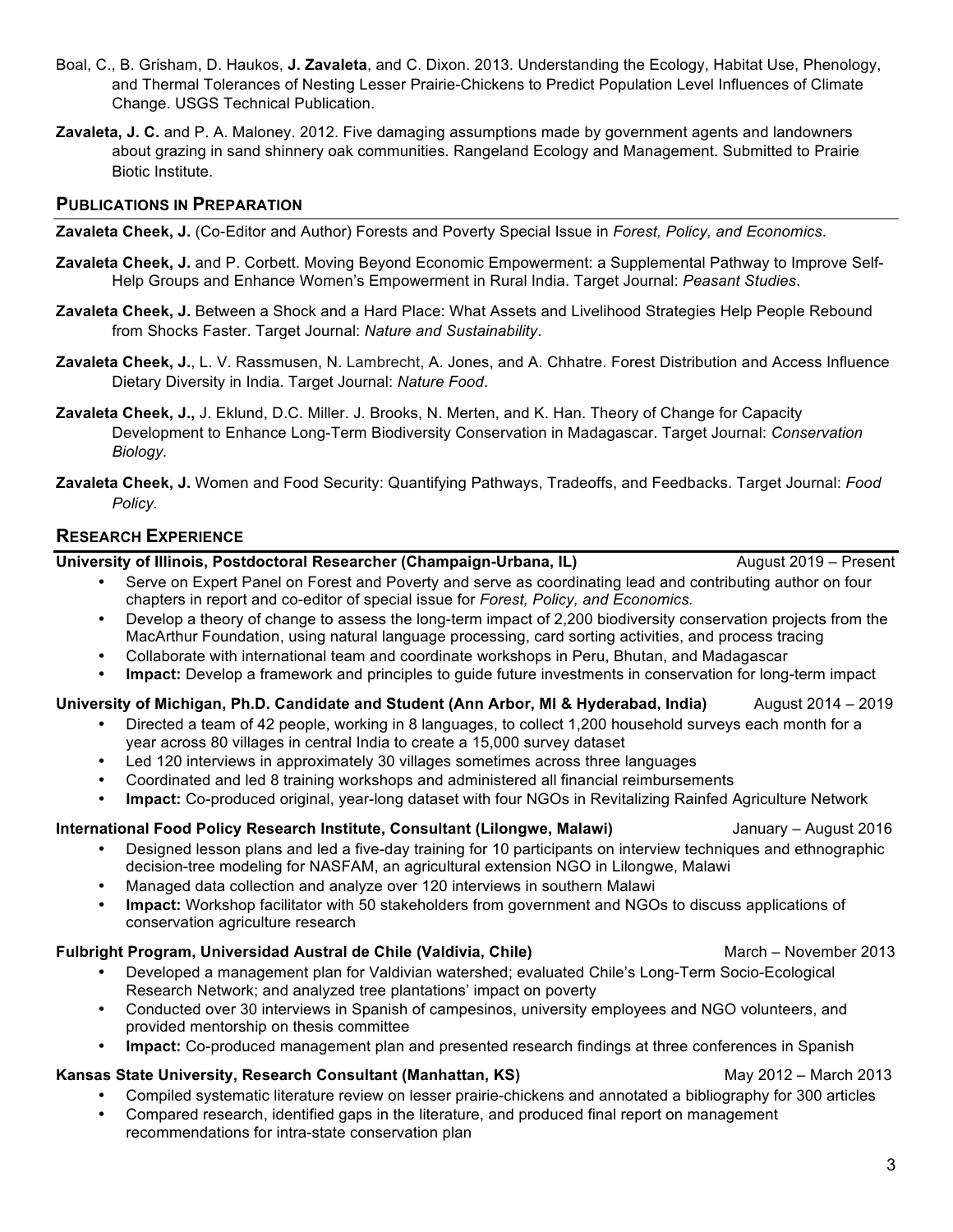• **Impact:** Technical report on the status of knowledge of the lesser prairie-chicken was used in federal court proceedings to determine federal listing of the Endangered Species Act and in developing management plan

#### **TTU Department of Natural Resources, Graduate Research Assistant (Lubbock, TX)** August 2010 – May 2012

- Conducted research about prairie chicken habitat; trapped, collared, and used telemetry to locate birds
- Thesis entitled: "Community Response to use of Prescribed Grazing and Herbicide for Restoration of Sand Shinnery Oak Grasslands"
- As intern for Ogallala Commons, I conducted a program evaluation on the efficacy of "Land Owner Days"
- **Impact:** Advanced conservation planning efforts by presenting findings about assumptions to landowners, including to the Natural Resource Conservation Service (NRCS)

### **Claremont McKenna College, Research Assistant (Claremont, CA) September 2006 – May 2010**

- Contributed to a book that explored how economic development strategies create conditions that reduce the likelihood of inter-group violence in developing countries
- Compared effectiveness of social safety nets in Latin America for peer review publication
- Awarded grant to research U.S. Security in Pakistan: Understanding Military and Mosque

#### **Instituto Invertir***,* **Intern (Lima, Peru)** June – August 2009

Recipient of McKenna International Summer Internship Award

- Searched for grant opportunities and wrote proposals to support projects such as Bid Challenge Peru and Líder Acción, which promotes entrepreneurial development; translated web pages, promotional materials, and grants
- **Impact:** Helped translate and give feedback on 20 business plans developed by Peruvian entrepreneurs

#### **Heritage Foundation, Center for Int'l Trade and Economics, Intern (Washington, DC)** September– December 2008

- Managed a full time internship (40 hours/week) while taking 12 credit hours during the evening
- **Impact:** Contributed to editing *Index of Economic Freedom for 2009* by checking all of the numbers and writing background information for countries Sweden through Zimbabwe

### **DOMESTIC TEACHING EXPERIENCE**

#### **Mentor for Undergraduate Researchers** September 2019 – present

- Managed three students on independent research projects related to financing women's empowerment programs and forest projects; reviewing methods to evaluate qualitative causal models; and comparing men's and women's seasonal diets and food security
- Create individualized research plans for students and host individual meetings (5 hours/week)

#### **Mentor for Undergraduate Research Opportunity Program (UROP) students** September 2017 –August 2019

- Managed five students on independent research projects and supported over a dozen conference presentations
- Led group lectures and individual meetings (15 hours/week)
- Cultivated a learning environment; organized professional development opportunities

#### **ESL Tutoring with Literacy of Lubbock, Head Teacher** September 2010 – May 2012

- Led classes for a group of 10 students (5 hours/week)
- Developed curriculum on grammar and vocabulary through lectures and group activities

#### **Texas Tech Athletics Academic Services, General Tutor** January 2011 – May 2012

- Tutored in all subjects, taught test taking skills, and assisted in organizing assignments (6 hours/week)<br>• Developed management plans to self-organize tasks to turn in assignments on time and prepare for test
- Developed management plans to self-organize tasks to turn in assignments on time and prepare for tests

#### **School on Wheels NGO, Head Student Coordinator/ Tutor Concerned Active Coordinator Act Act Act 2007 – May 2010**

- Coordinated between homeless shelters in the community, Kravis Leadership Institute on campus, School on Wheels national organization, and tutors at the Claremont Colleges
- Advertised tutoring opportunities, led information sessions, and coordinated schedules

#### **INTERNATIONAL TEACHING EXPERIENCE**

**India** 2017

- Developed five effective research managers during eight, four-day workshops by teaching them leadership, critical thinking, and conflict resolution skills
- Created a reciprocal learning environment, encouraged feedback on survey to improve data quality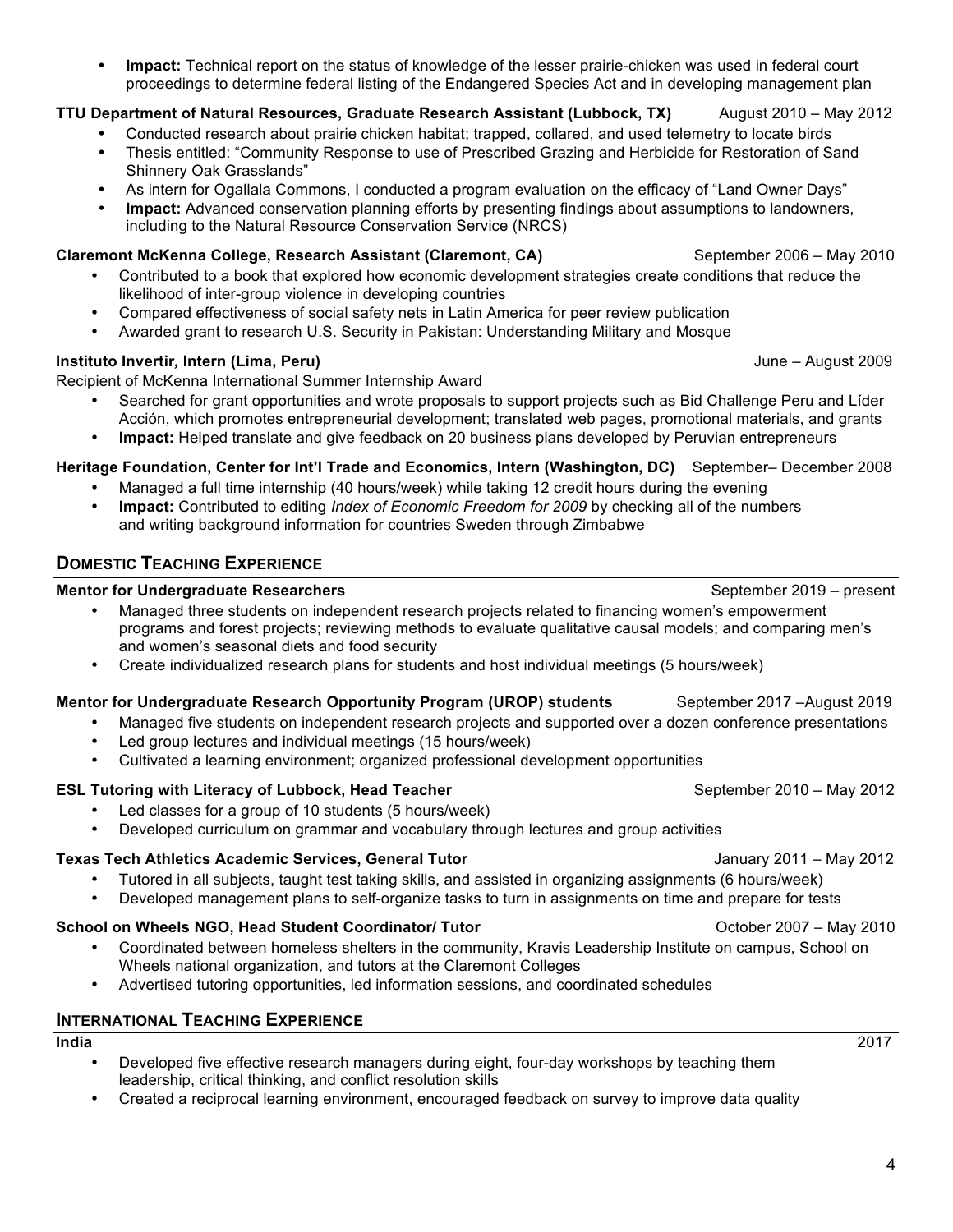#### **Malawi** 2015

• Trained ten development professionals on ethnographic decision tree modeling methods during a five-day workshop

#### **Chile** 2013

• Trained undergraduate student on qualitative methods and served as thesis co-advisor

#### **SERVICE & PROFESSIONAL MEMBERSHIPS**

## **Society of Policy Scientists** 2010 – Present

- **Vice President of the Society** 2016 2019 • Serve on Executive Council from 2016-2019 and 2020-2023; coordinate and communicate Society business
	- Chaired of the Annual Institute hosted by Brown University in 2017 and Claremont McKenna College in 2016
	- Led Coordinating Committee to choose an Institute theme, wrote request for proposals, managed abstracts, and determined agendas for each Institute

#### **Doctoral Organizing Committee** (Student Council)2017 – 2019

#### **Chair (Leader) and Seminar Co-Chair**

- Elected lead Ph.D. Student Council, fostered community, and advocated for Ph.D. students in our department
- As Committee Chair I organized weekly professional development seminars, monthly social events, and an annual speaker series

#### **Rackham Professional Development Leader** 2017 – 2019

Selected to participate in new initiative to evaluate professional development needs for graduate students across campus

• Developed two professional development programming events for Ph.D. students, a series on how to effectively communicate science and workshops on how to write successful funding proposals

• Review submissions for *World Development*, *Policy Sciences Journal*, and *Small Scale Forestry*

#### **PRESENTATIONS** (First Author Only)

- **Zavaleta Cheek, J**., Quantifying the multiple pathways, tradeoffs, and feedbacks that women can influence their families' food security in rainfed regions of India. 4<sup>th</sup> Global Food Security Conference (Rescheduled for December 2020). Le Corum, Montpellier, France
- **Zavaleta Cheek, J.,** J. Eklund, D.C. Miller. J. Brooks, N. Merten, and K. Han. Theory of Change for Capacity Development to Enhance Long-Term Biodiversity Conservation in Madagascar. International Symposium for Society and Resource Management (ISSRM). July 11-26, 2020. Virtual Conference.
- **Zavaleta Cheek, J.** Between a Shock and a Hard Place: Survival Analysis of how forest-dependent people rebound from shock. Forests Livelihood Assessment Research and Engagement (FLARE). August 22, 2019. Ann Arbor, MI.
- **Zavaleta Cheek, J.** Women and Food Security: Quantifying Pathways, Tradeoff, and Feedbacks. Forests Livelihood Assessment Research and Engagement (FLARE). August 23, 2019. Ann Arbor, MI.
- **Zavaleta, J. C.** Problem Orientation: Depending on Women as Pathway to Food Security. Policy Sciences Annual Institute at the World Bank. November 2, 2018. Washington DC.
- **Zavaleta, J. C.** Impacts of Natural Resource Dependence on Women's Empowerment Food Security. FLARE Annual Meeting. October 22, 2018. Copenhagen, Denmark.
- **Zavaleta, J. C.** Unpacking Livelihood Diversification's Effect on Food Security: a Closer Look at Gender, Season, and Financial Management. Invited Seminar at International Food Policy Research Institute. July 24, 2017. New Delhi, India
- **Zavaleta, J. C.** Unpacking Women's Decision Process of Income Diversification in Rural India. International Symposium on Society and Resource Management. June 24, 2017. Umeå University, Sweden.
- **Zavaleta, J. C.** Farmer's Decisions to Participate in Conservation Agriculture. Policy Sciences Annual Institute. October 26, 2016. Claremont McKenna College, Claremont, CA.

**Reviewer** 2017 – present